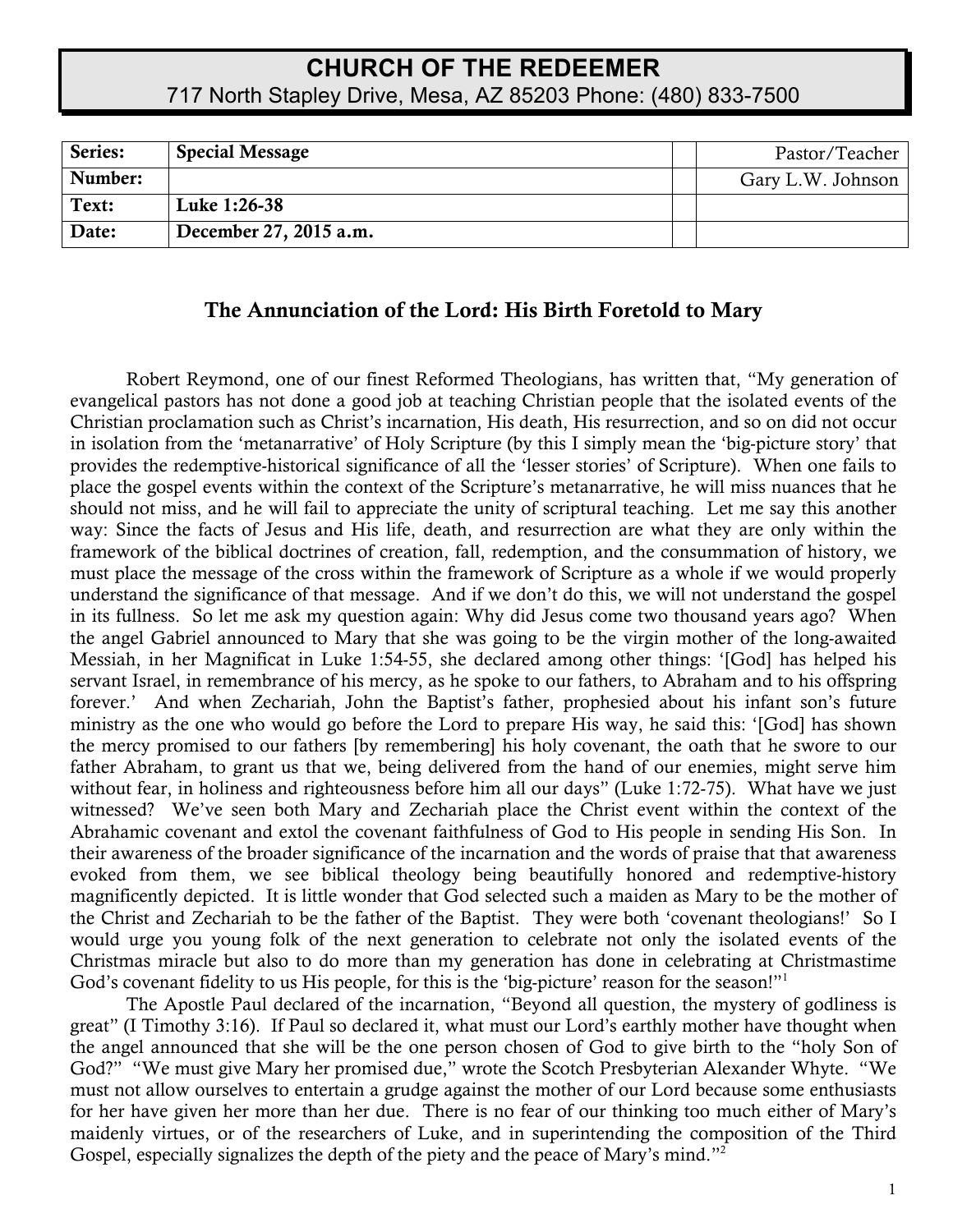### I. THE ANGEL'S APPEARANCE TO MARY

In the sixth month? – that is, the sixth month after the angel's appearance to Zechariah (comp. v. 36) – the same angel, Gabriel, is sent to the village of Nazareth "to a virgin pledged to be married to a man named Joseph, a descendant of David." Two things should be noted: (1) Mary was a virgin who was "pledged" (the word is EMNESTEUMENEN, perfect passive participle, to be engaged, betrothed). The Jews view the engagement as binding, a promise of mutual fidelity until the actual marriage; violation of the pact was considered adultery (cf. Deuteronomy 22:13- 23ff); (2) Her future husband, Joseph, was a "descendant of David" (EX OIKOU DAUEID, lit. out of the house of  $David<sup>3</sup>$ ).

A. The Angel's Salutation. "Greetings" – CHAIRE; it may be better to translate this SHALOM, since the Hebrew use of CHAIRE is often used in this fashion.<sup>4</sup> "Peace to you" – in either case the angel introduces his message in a way that would relieve the fears that would accompany such a visit. "You are highly favored" (KECHARITOMEME, perfect passive participle of CHARITOO, literally to favor, in the passive it means to be visited with favor, or to be highly favored<sup>5</sup>). "The angel, having designated Mary by this expression as the special object of divine favors, justifies this address by the words which follow: 'The Lord with thee.' Supply IS and not BE; it is not a wish. The heavenly visitant speaks as one knowing how matters stood. The words 'Blessed art thou among women' are not genuine; they are taken from v. 42, where they are not wanting in any document."6

B. Mary's Initial Response: Perplexity. "Mary was greatly troubled" (DIETARACHTHE, aorist passive of DIATARASSO, lit. to confuse, perplex. The preposition compound DIA intensifies the verb TARASSO. Thus, "she was completely and thoroughly confused"). This is an even stronger word than that used of Zechariah in v. 12. This is the only occurrence in the New Testament. She greatly "wondered (DIELOGIZETO, to reason, debate, consider strongly. The word means to consider or reckon up a whole series of reasons) what kind of greeting this might be." Why should an angel appear to me of all people? "She is agitated by the words of the angel because she feels that such a greeting is not suited to her. However, she shows no hysterical excitement on account of the angel's word, for, as Luke declares, she considered it in her mind."<sup>7</sup>

## II. THE ANGEL'S MESSAGE

The first thing the angel Gabriel does is to reassure Mary, "Cease being afraid" (comp. notes on v. 13), "You have found favor with God" (EURES, the expression "Erueka!" is derived from this word; CHARIN, grace, favor, in its usual New Testament sense of undeserved, unmerited favor; PARA TO THO, beside or alongside of God, in the sense of favor in His presence). The angel gives her five reasons or proofs for his assertions: (1) She will have a son; (2) His name, a sign of blessing; (3) His greatness and dignity is stated; (4) His divine title is given, "Son of the Most High," this corresponds with His Person; (5) His eternal sovereignty. $8$ 

A. Mary's Response: Request for Explanation. Unlike Zechariah (v. 180, Mary's question does not betray a heart of disbelief. She does not request a sign or further proof before accepting Gabriel's message. Rather, she desires to know HOW or by what mode this will be accomplished. "She spoke INQUIRINGLY, not HOPELESSLY, whereas the meaning of the question of Zecharias, v. 18, is the converse."<sup>9</sup>

B. The Angel's Reply. "In the reply of the angel we notice the parallelism which among the Hebrews always indicated the expression of sublime sentiments and poetical style."<sup>10</sup> Mary's conception will be the result of divine activity. "The Holy Spirit will come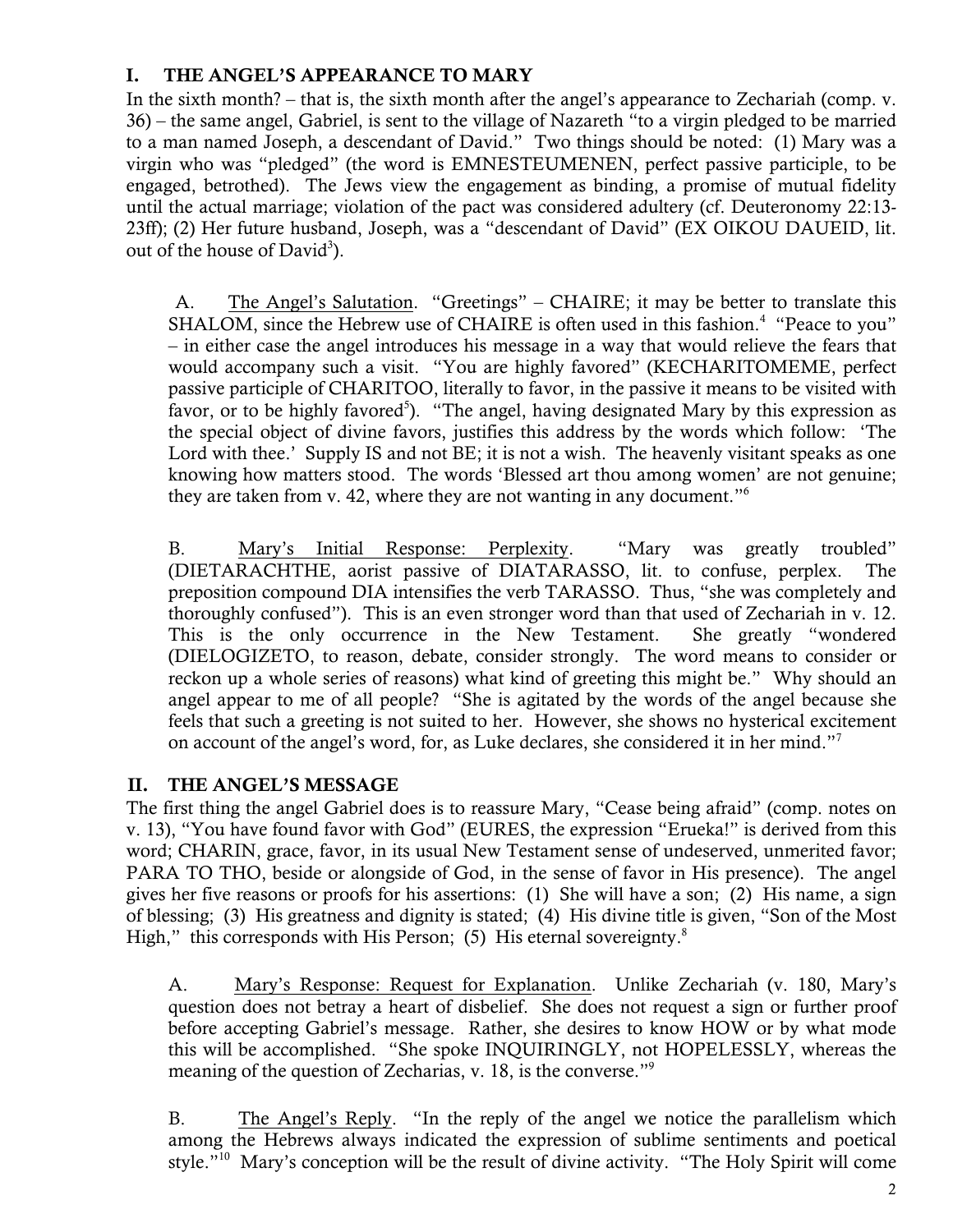upon you, and the power of the Most High will overshadow you." Leon Morris rightly declares that "this delicate expression rules out the crude ideas of 'mating' of the holy Spirit with Mary."<sup>11</sup> The child IS, not will be or shall become, the "Son of God." "He was the Son of God when He was purely and simply a Divine Person; Son of God when He became a man; Son of God when risen from the dead and gone out of this world to heaven."<sup>12</sup>

NOTE: The supernatural virgin birth of Jesus is seen in three distinct considerations: (1) SUPERNATURAL BEGETTING – the natural process of conceiving through the agency of a man and a woman by spermal fertilization was NOT the process. The humanity of the Lord Jesus was begotten in the womb of the virgin Mary by the Holy Spirit. Mary did conceive, "and to say simply, 'conceived by the Holy Ghost,' obscures the all-important truth that the function of Mary was to conceive and in this respect to participate in the event of Jesus' incarnation."<sup>13</sup> (2) SUPERNATURAL PERSON – the child begotten and conceived was the eternal Son of God. "The most stupendous fact of all is that this was the begetting, conception, embryonic development, and birth of a supernatural person."<sup>14</sup> (3) SUPERNATURAL PRESERVATION – by this is meant that Jesus was in no way affected by sin in His perfect humanity, "that which is born of flesh is flesh" (John 3:6). Jesus was not "conceived in sin" (Psalm 51:5). The virgin birth guaranteed His perfect, sinless humanity, which redemption required and the incarnation demanded. "Christ was not holy simply because He was virgin born; rather, He was virgin born because He was holy in His eternal person and because He had been set apart for this messianic task."15

> The angel now gives Mary a sign. She had not asked for one, but to confirm her in the promise made to her, Gabriel declares the miracle God performed with Zechariah and Elizabeth. Mary did not know that Elizabeth was pregnant (Elizabeth conceived and hid for five months, v. 24), which will mean that the duration would extend about six months, thus as Mary receives the angel's message, Elizabeth is just coming out of seclusion.

> C. Mary's Response: Submission. She calls herself "the Lord's servant" (DOULE), an expression of complete self-surrender and obedience. "May it be to me as you have said." This was not an easy thing for Mary to  $d\sigma$  – she was not yet married – the engagement period extended from one to two years, and pregnancy is hard to hide after a while, but Mary was willing to suffer the disgrace and misunderstanding; she recognized the will of God and that was enough. Just as Abraham responded to God, "Behold here am I" (Genesis 22), so Mary places herself and all the consequences in God's hands.

CONCLUSION: The Gospels have no hesitancy in applying to Jesus the things that the Old Testament ascribes exclusively to God. Note the language that is used in our text. Machen noted this, "The annunciation is partly in Old Testament terms. Mary's son is to sit on the throne of David; and when it is said that of His kingdom there is to be no end, that also does not go beyond what the Old Testament had promised about the Messiah. But then a great mystery is revealed. The promised child is not to have a human father by ordinary generation, but is to be conceived by the Holy Ghost in the womb of a virgin mother. Even that—at least the part of it that sets forth the fact that the mother is to be a virgin is found in Old Testament prophecy (in Isa. 7:14)—but that prophecy had not been understood among the Jews. Now, just before the fulfillment, the prophecy is repeated in fuller and more glorious terms. The conception of this child in the womb of the virgin Mary is to be a miracle wrought by the immediate power of the Spirit of God. That miracle is one of the things that will show the child to be rightly called 'holy' and 'Son of God.' Evidently the term 'Son of God' is here used in some very lofty sense. It does not designate the promised child merely as the Messiah, though sometimes the Messiah was called 'Son of God.' Evidently the term is used here in some unique and stupendous sense."<sup>16</sup>